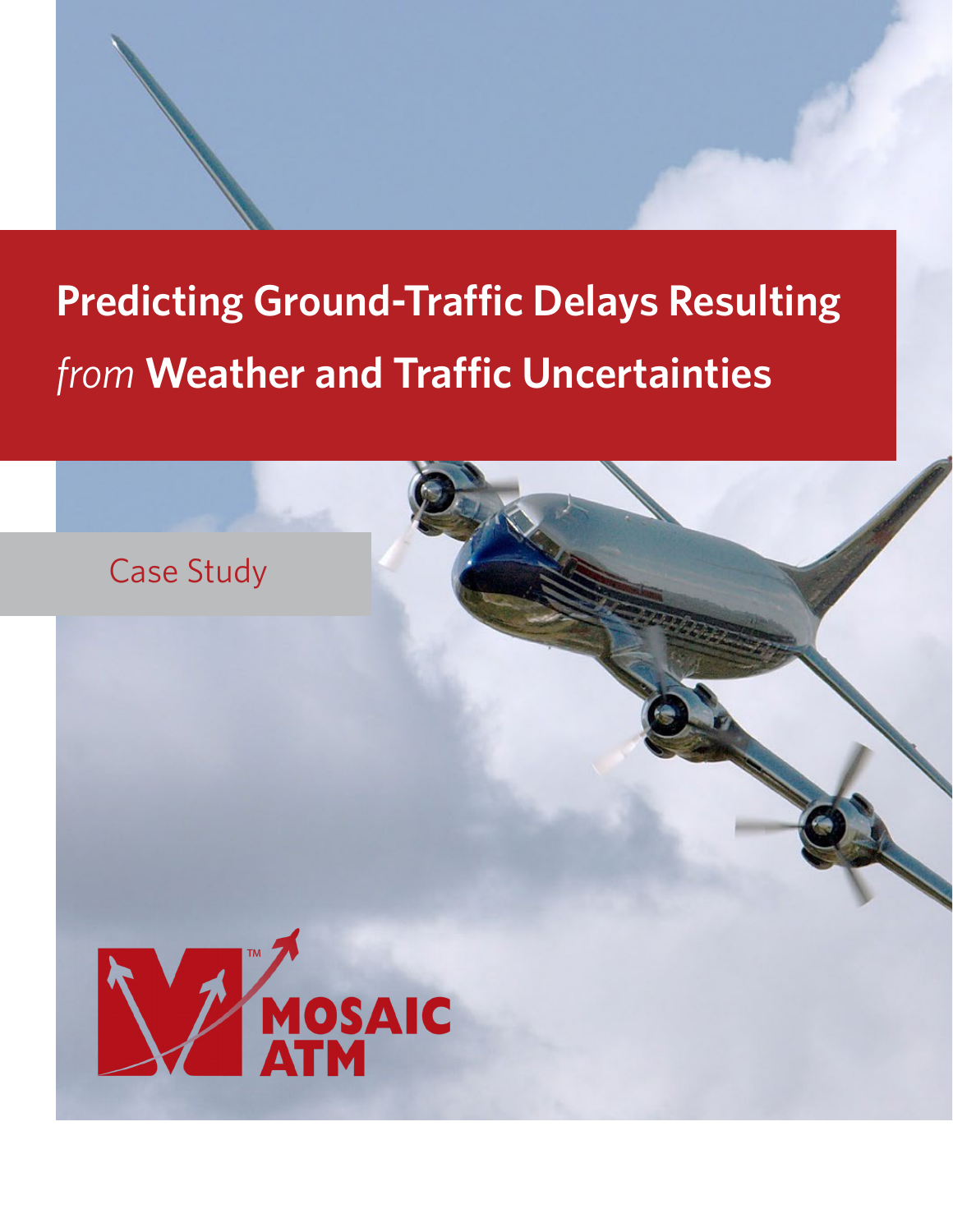

**Predicting Ground-Traffic Delays Resulting** *from* **Weather and Traffic Uncertainties**

## **Background**

One of the decisions air traffic controllers make is when and how much to reduce arrival traffic at an airport in response to capacity reductions due to adverse weather conditions. These decisions are termed ground delay programs (GDPs). Traditionally controllers have issued GDPs by applying heuristics that only account for known (deterministic) weather and traffic conditions. NASA asked Mosaic to build a decision- support system (DSS) that accounts for weather uncertainty in recommending optimal GDP decisions to controllers at the San Francisco International Airport (SFO).

# **Approach**

Mosaic built the GDP Parameter Selection Model (GPSM). The model consumes probabilistic weather forecasts produced by the SFO Marine Stratus Forecast System. The key random variable was the time of day when stratus cloud cover burns off over SFO. The optimization model attempted to minimize expected ground delay subject to riskmanagement constraints. This optimization criterion had the benevolent side effect of also reducing underutilization of arrival slots after the clouds cleared.

Mosaic built the GPSM to integrate seamlessly into existing air traffic control infrastructure, requiring no changes to the data, software, or organizational processes used to issue GDPs. This made adopting the GPSM straightforward for the decision makers.

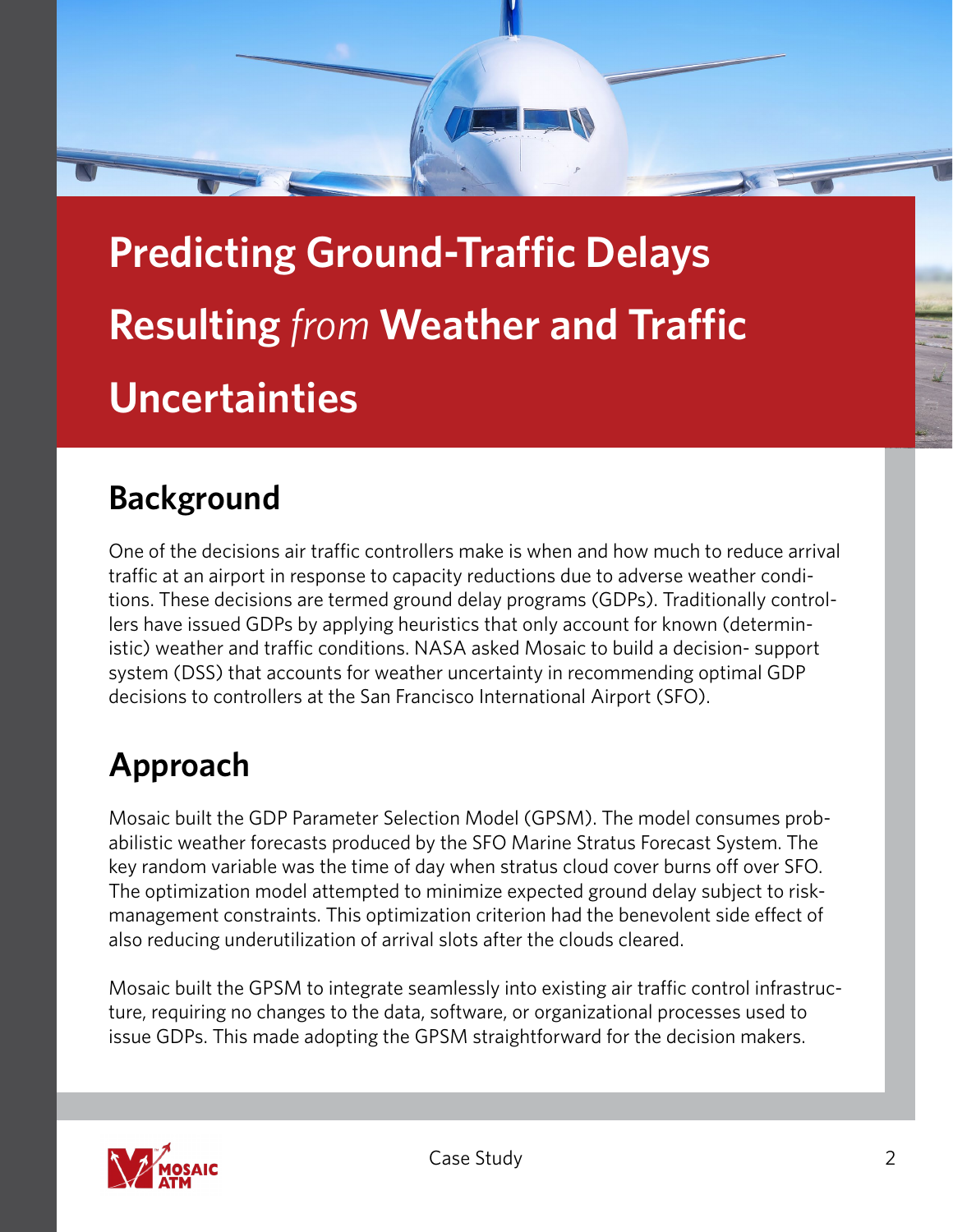#### **Results**

Preliminary test results in 2011 demonstrated the GPSM would reduce by 20% ground delays resulting from weatherrelated GDPs. Operational test results in 2012 replicated this benefit, despite unusual weather patterns, weather- sensor outages, and gradual maker acceptance.



**Moreover, the gap between planned and observed unused arrival slots fell by 29% compared to the gap for the preceding three years.**